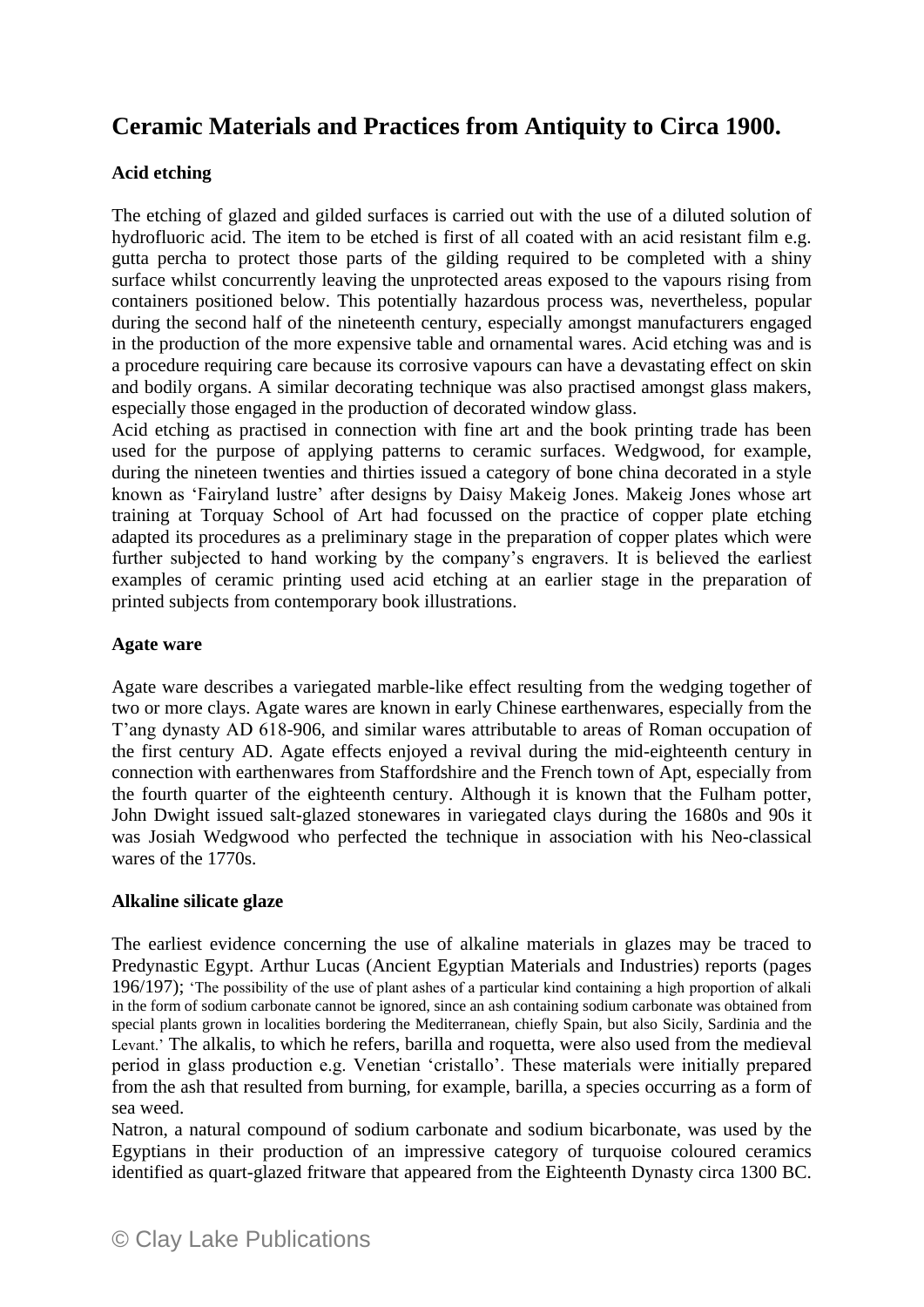Analysis carried out in connection with later wares from the Near East e.g. Persia and Turkey reveals the use of alkalis in the form of sodium and potassium. When combined with certain oxides, e.g. copper and cobalt, alkaline glasses are characterised by an impressive richness of colour.

Alkaline glazes, unless adequately fritted by prior fusion in a crucible, are prone to devitrification arising from their solubility in damp/wet conditions. Evidence of devitrification appears in the form of a surface iridescence that may, in extreme cases obscure any underlying decoration. While some collectors may value iridescence as a sign of authenticity the effect may be created intentionally with the aim to deceive.

From the eighteenth century alkaline materials were used by porcelain manufacturers notably at Meissen, Sevres, Chelsea and Minton for the purpose of creating pink and turquoise grounds on expensive table and ornamental wares. Alkaline materials were also incorporated with lead etc. in the formulation of onglaze enamels. A popular alkali for this purpose was borax prepared in the form of a boro silicate frit.

## **Alumina**

Alumina was not consciously added to clays and glazes until the late nineteenth century on account of its high melting point (approximately 2040 deg. C.). Most ceramic compositions mature at temperatures below 1400 deg. C. unless required for highly specialised purposes.

When added to glasses and glazes in small amounts alumina can prevent the development of devitrification and recrystallization. Glazes that are low in alumina may have a rough and/or mottled surface.

Prior to the development of advanced analytical procedures, from the mid nineteenth century, there was a greater empirical understanding of the properties of flint and sand which, of course, contain alumina in varying amounts, and their beneficial properties as body and glaze constituents. When added to glazes high in lead flint can prevent crazing and result in glasses and glazes with good gloss characteristics or a high refractive index. The presence of silica in a body is necessary for the creation of a glaze from salt. The country that invented saltglazing, Germany, would have used a fine silica sand for this purpose prior to the availability of calcined flint.

## **Antimony**

In an oxide form (Sb2 03) antimony oxide has been used principally as the source of a rich yellow glaze, glass or enamel since the medieval period, especially when combined with lead oxide. Antimony also has an opacifying effect in glasses and glazes. A particularly impressive example of the use of antimony as a source of yellow is to be found in Italian maiolica wares from the Renaissance.

## **Aqua regia**

Aqua regia is an alternative name for nitro muriatic acid used in the process of dissolving gold as a preliminary stage in, for example, preparing purple- coloured enamels. Aqua regia consists of a mixture of concentrated nitric acid and hydrochloric acids 1 to 4 by volume. It is a highly corrosive solution that in addition to dissolving gold will attack or dissolve many substances unaffected by other reagents.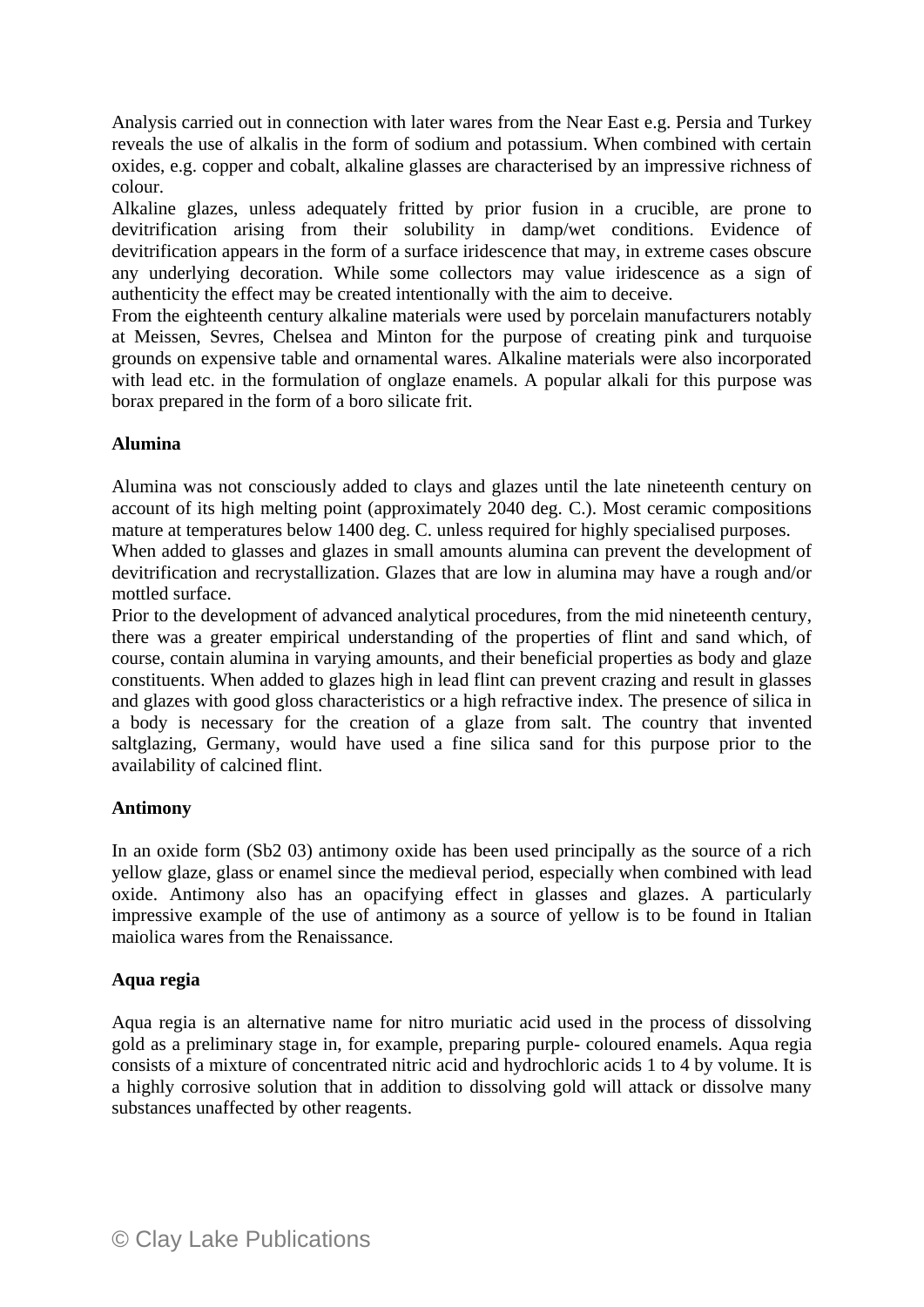## **Arcanum**

Arcanum (meaning secret recipe) is term adopted in a ceramic context with the discovery of materials which would reproduce the qualities, essentially whiteness and translucency, of Chinese porcelain. Originally identified with experiments undertaken for the purpose of creating gold from base metals, hence arcanists, there is more than an implied association with Friedrich Bottger's failure in formulating a recipe for this purpose. History reveals that he went on to re-establish favour with his patron, Augustus the Strong of Saxony, by focussing his alchemic abilities on inventing a hard-paste porcelain.

From the end of the sixteenth century there emerged some rather bizarre accounts of Chinese making practices as in the following description from Cardan (1550);

'It is certain that porcelain is likewise made of a certain juice which coalesces underground, and is brought from the East.'

#### **Arsenic**

Arsenic melts under pressure at 817 deg. C. Early published enamel recipes occasionally include arsenic in small proportions. Why it was believed to offer advantages over any other source of opacity in glass/glazes is difficult to comprehend. William Evans, for example, in his Art and History of the Potting Business, 1846 includes the following recipe for a 'white enamel';

'16 lbs. flint glass, half a pound of arsenic, half a pound nitre, 5lbs. litharge.

He recommends calcining the mixture in a biscuit oven and in a saggar that is well flinted and 'wadded'.

An emerging awareness during the nineteenth century of the mineral's extreme toxicity led to a reduction in the use of arsenic across a range of industries from ceramics to textile dyeing. In enamel painting, for example, it was often reported that workers would wet pencils or brushes between their lips the reputed sweet taste of arsenic dangerously disguising its now well-known toxicity.

#### **Asbolite**

Asbolite is an alternative term for an impure cobalt ore used in the production of Chinese ceramics. Asbolite has been quoted as containing 2-20% cobalt. There are thirty-four cobaltyielding minerals that have so far been identified. In modern accounts of this mineral the word asbolite has been replaced with asbolane.

#### **Ash pit**

An ash pit is an area located below the fire box/grate for the containment of ash created by burning fuel. Examples of kilns incorporating an ash pit date from antiquity viz.  $1<sup>st</sup>$ . century AD.

#### **Aventurine glazes**

Aventurine glazes owe their distinguishing characteristics to the presence of crystals of varying size, even when on the same piece, suspended throughout the glaze. Glazes of this type are usually what the chemist intended. However, they may be the result of unusual circumstances attributable to the glaze's iron content or, alternatively, kiln conditions. An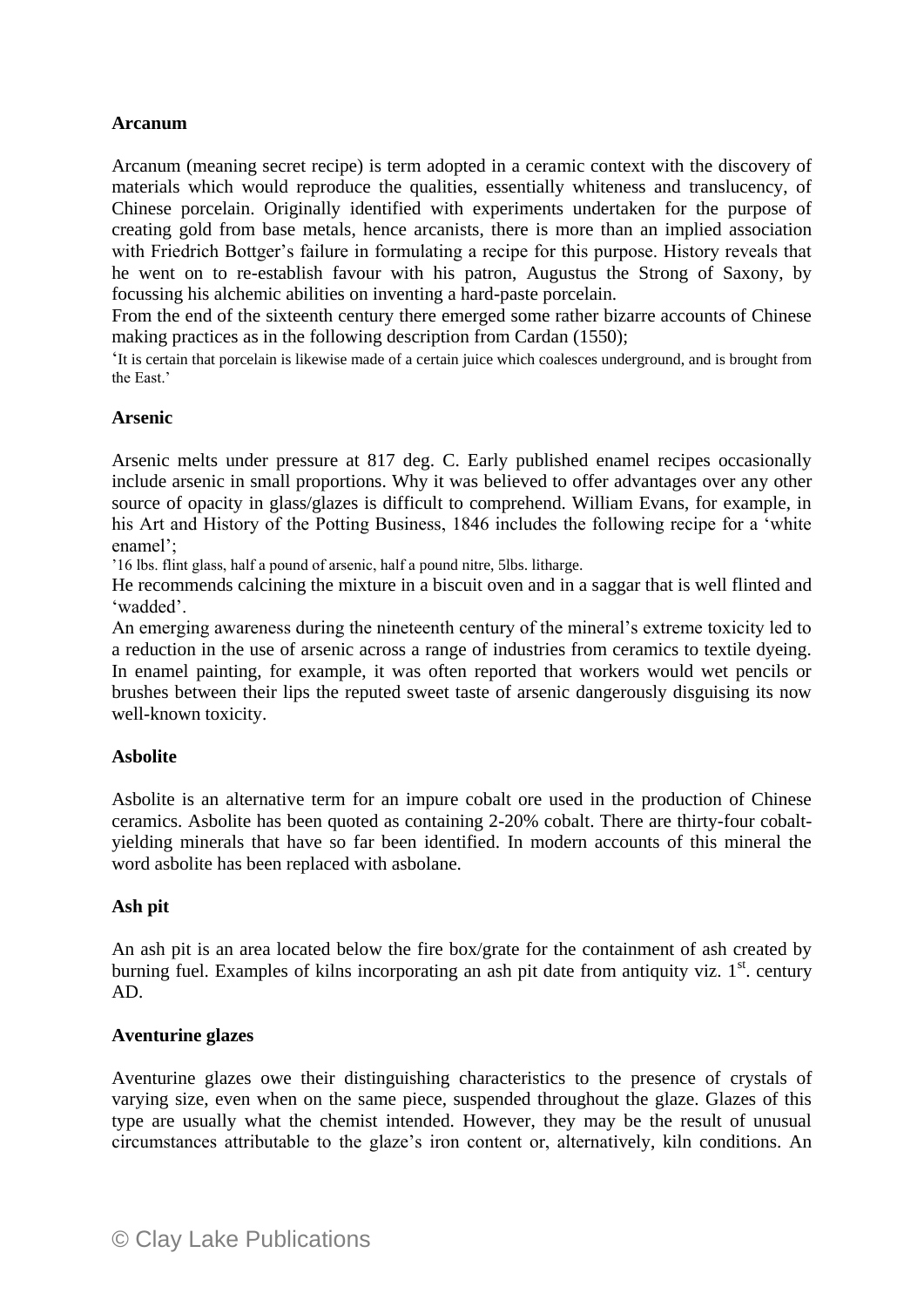early writer on Chinese glazes, A.L. Hetherington in his book Chinese Ceramic Glazes, 1937 provides a refreshingly clear analogy for the circumstances that underlie glazes of this type:

'…..if you were to place in a beaker of water some pieces of common salt, the latter would readily dissolve; but after frequent additions, a point would be reached when the cold water ceased to dissolve any more. If, however, the beaker of water were heated, the undissolved salt would disappear and also go into solution. The process would be continued until even the hot water ceased to absorb any more, and what is called a saturated solution at that temperature would be formed. If this hot saturated solution were to cool, some of the salt would come out of the solution and be deposited as crystals in the bottom of the beaker. The hot liquid glass or glaze corresponds to the water and the ferric oxide is the counterpart of the salt.'

In this instance Hetherington is using the water and salt analogy to illustrate the conditions responsible for a category of Chinese stonewares of the temmoku family. A typical temmoku piece with what has been identified as a 'hare's fur' glaze indicates the presence of an excess of iron oxide and a slow cooling phase. What can happen if the cooling is hurried is well illustrated with reference to certain so called iron-glaze wares made in Staffordshire and elsewhere during the seventeenth century. Like their Chinese counterparts they too owe their characteristic brown to black glazes to a significant iron content. However, the attractive hare's fur effect seen on Chinese stonewares has not in this case developed due to a quick cooling phase. This may be explained with reference to the superior heat retaining properties of Chinese kilns as opposed to the much less efficient kilns developed during the seventeenth century in England.

Modern potters who have experimented with aventurine glazes have discovered that a high zinc content in the glaze aids the development of crystals. The presence of some rutile or titania also favours crystalline development.

During the late nineteenth/early twentieth centuries there was a particular enthusiasm amongst glaze chemists for novel effects typified by attempts to recreate the transmutation or flambé glazes originally developed in China during the Ming dynasty and later. Potters in France, England and Denmark, especially men with a background in industrial ceramics, were enthusiastic about also creating aventurines. With the advent of Studio Pottery from the 1920s its exponents were critical of these Chinese-inspired glazes judging them to be over refined and superficial.

#### **Bag wall**

A bag wall was included in an oven's construction to prevent the intense heat from the fire boxes coming into direct contact with the wares/saggars. In down-draught ovens the bag wall assisted in directing the gases up to the crown and down through the whole setting to the floor and ultimately to an outside chimney.

## **Baiting**

Charging the kiln/oven with fuel; a procedure normally associated with the later stages in a firing.

#### **Ball clay**

Ball clay is a term applied to clays possessing high plasticity and what may prove to be inconveniently high shrinkage rates for certain purposes unless suitably tempered with kaolin, china clay or a none plastic additive such as calcined flint. Ball clays are subject to further individual types depending on their carbon content. Blue clay, for example, is frequently mentioned in many old recipes. Pipe clay is also a category of ball clay.